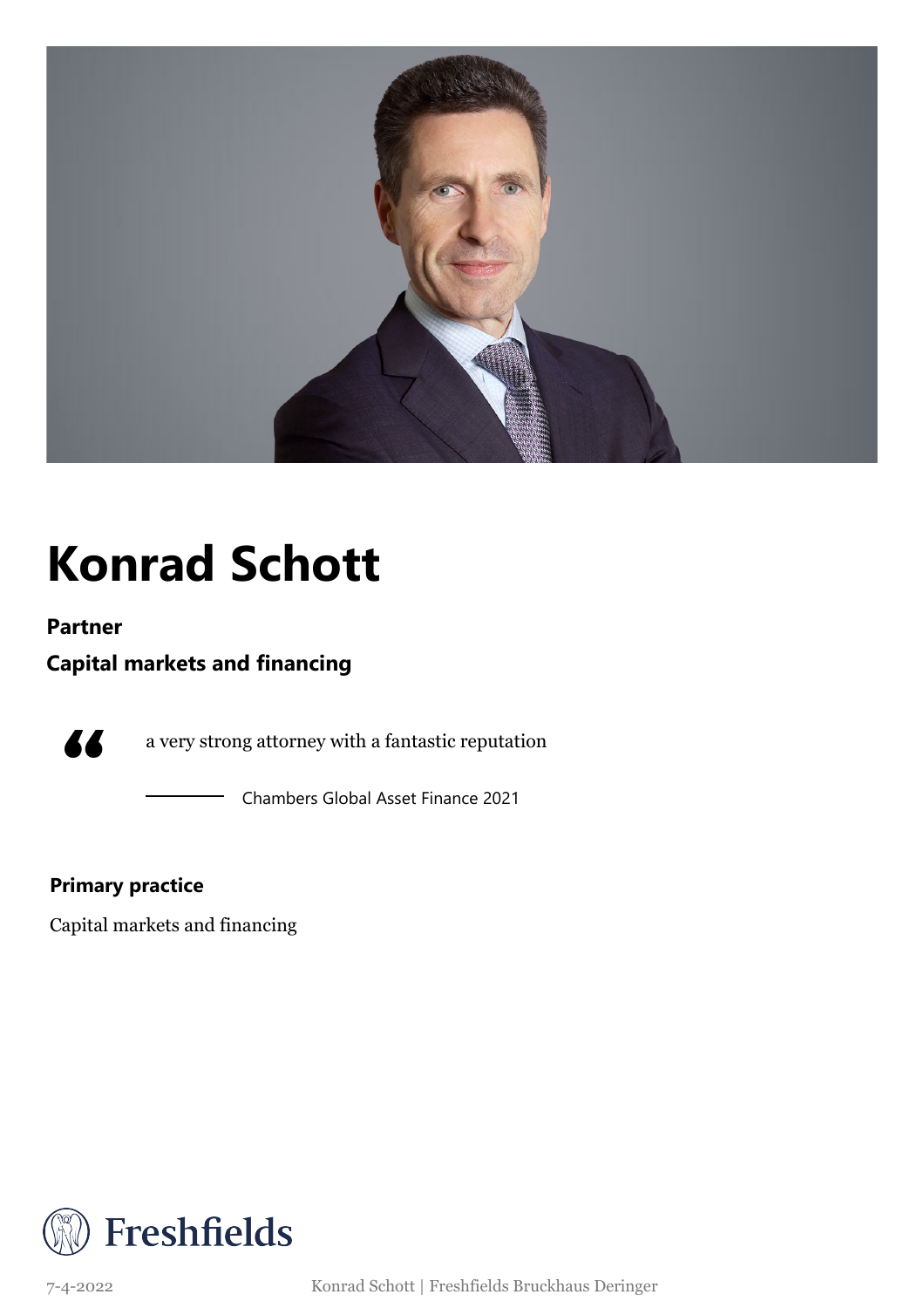# **About Konrad Schott**

### **Konrad specialises in banking and finance law – in particular, asset and project finance, including aircraft finance and leasing and structured investments.**

His recent work includes: Restructruings, M&A transactions and financings in the aviation sector; rolling stock and cross border lease financings; structured investment products and closed end funds. Konrad has a special focus on transactions in the aviation industry and other transport industries. As part of his general finance practice he advises on financial product insolvency issues.

Konrad speaks German and English.

### **Recent work**

- Advising **Deutsche Lufthansa AG** on more than 80 aircraft financings.
- Advising **Malaysia Airlines Group** in its restructuring in 2020 and 2021.
- Advising **gategroup** in the acquisition of LSG Europe from Lufthansa.
- Advising **Air Berlin** for many years and in Air Berlin's insolvency proceedings, including the sale of parts of the business.
- Advising **DAL** on a number of rolling stock financings.
- Advising **DZ Bank** and **DVB Bank** on the sale of DVB's aviation and rail financing businesses.
- Advising a private equity investor on unwinding 20 closed-ended funds with more than 2000 investors.
- Advising a Middle-East airline on the financing of associated airlines.
- Advising a group of minority investors on the exit from a **power plant project** with a volume of €2.4bn.
- Advising **DB Cargo** on a traction capacity agreement involving 200 locomotives.

# **Qualifications**

### **Education**